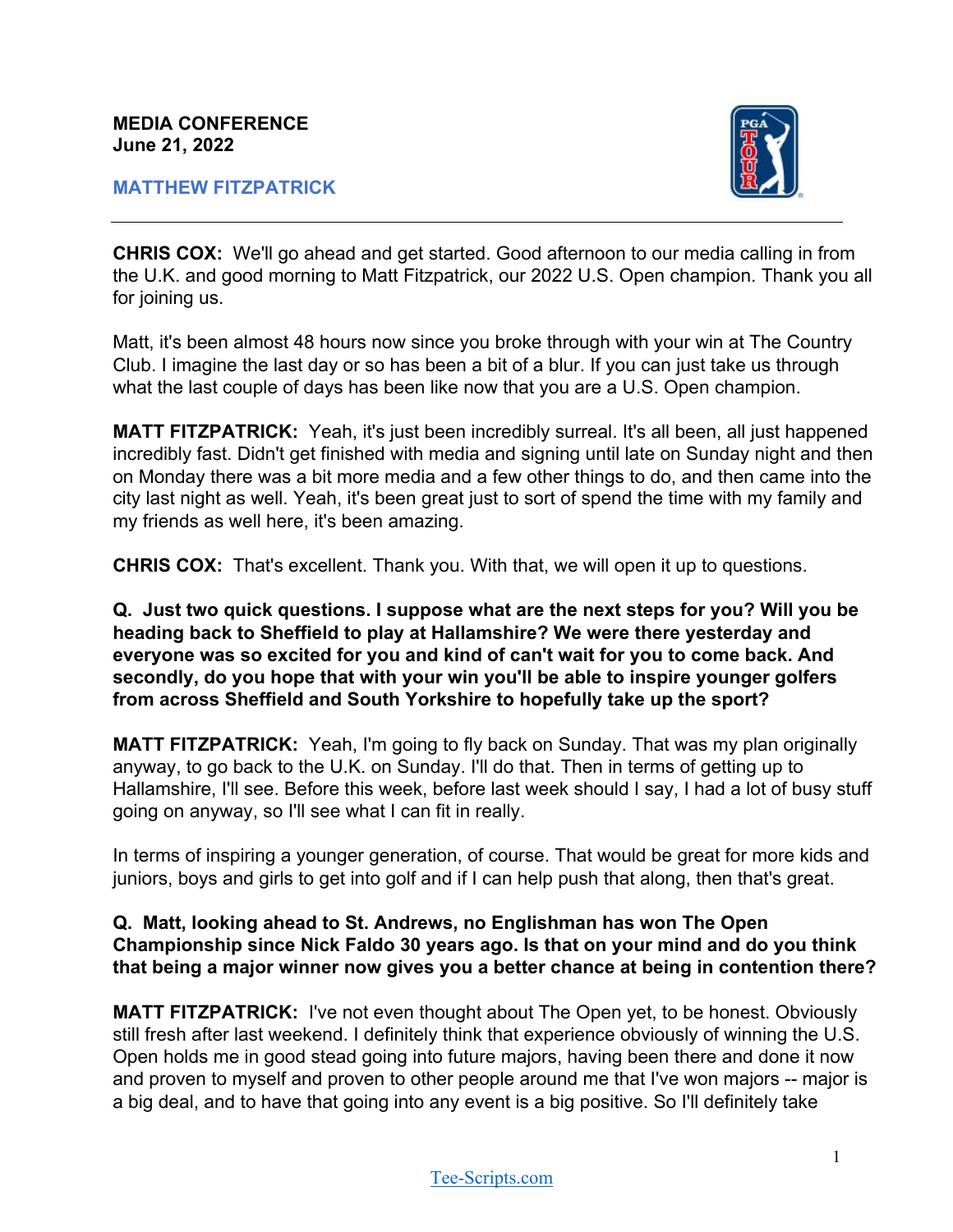confidence in that going into The Open.

# **Q. And you mentioned you're coming home to the U.K. on Sunday, but what do your golfing preparations look like between now and St. Andrews?**

**MATT FITZPATRICK:** I'll play JP McManus Pro-Am in Ireland, which is the Monday, Tuesday before the Scottish Open and then I'll play the Scottish Open as well on top of that just before The Open.

## **Q. Can you tell us when your plans to go to Bramall Lane with your trophy, when are you going to get there?**

**MATT FITZPATRICK:** I don't know. I'll have to figure that out. Not sure when it's going to work, but I think once the fixtures are out, we'll have a look at where they can cross over and I'll be sure to get down there.

### **Q. The other question I've got for you, Matt, is when you made that chip shot on the 18th, which is the most significant shot possibly of your career, how on earth did you stay cool before you took it?**

**MATT FITZPATRICK:** Sorry? I didn't make a chip shot on 18.

### **Q. Sorry. Probably the most important shot of your career, how did you stay cool before you took it? What was going on in your mind?**

**MATT FITZPATRICK:** Yeah, I mean, it wasn't a shot I was looking forward to. It's not one that I've particularly performed well in this year out of the fairway bunkers, but I sort of said it already, I just think that natural ability I guess took over at the time and just hit the shot that was required. I just felt like got a little bit lucky with the lie and the line that I could go, but yeah, managed to pull it off.

## **Q. When we spoke last year, you talked about you felt as though you've still not realised that potential of a lot of people have talked to you about ever since the first Brookline. What do you feel is now having won the major, what do you feel your potential is?**

**MATT FITZPATRICK:** I feel like I've just proven to myself that I can do more. I feel like I can go and win other majors now. I feel like this has just given me a massive confidence boost in knowing that I've achieved this. And people said it in the past about winning on DP World Tour, those wins give you confidence in regular events. And they do, there's no doubt about that, but winning a major's just a different level and that really does give me a hell of a confidence boost going into any event now. So yeah, I'm looking forward to teeing it up in Scotland in a couple weeks and playing in my first event as a major champion.

## **Q. I had the pleasure to speak to Billy Foster earlier and he said some nice stuff**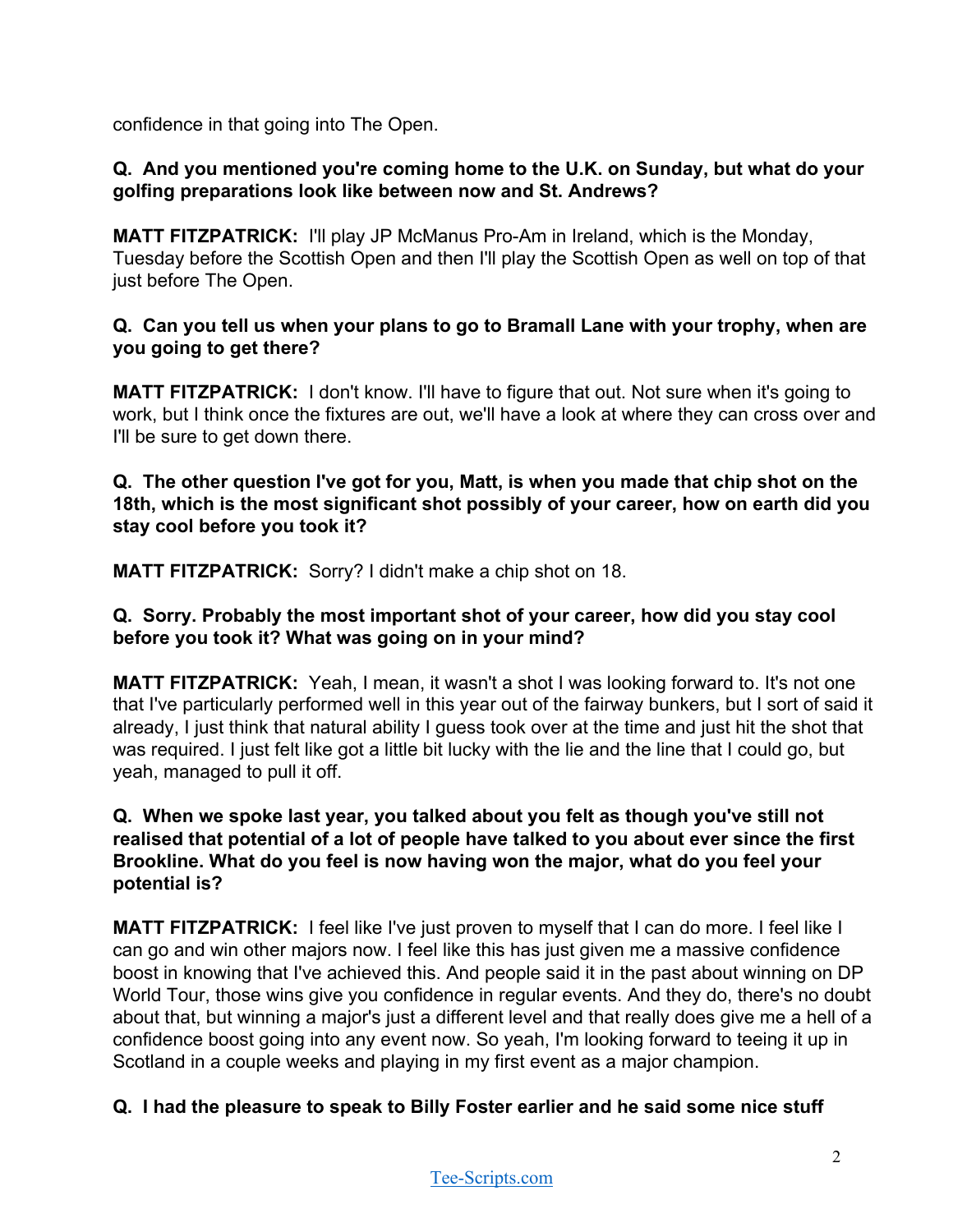**about you as you would imagine. What was it that you saw in him three or four years ago that you thought "I want this guy as my caddie" and how has he helped your game?**

**MATT FITZPATRICK:** Yeah, I think it was a mutual thing. I think we both -- I was looking for a caddie and he had just split with Lee. I think both being from Yorkshire is a good thing, where we get on so well, both our love for football. And it's been incredibly helpful to have him on the bag with all his years of experience. It just makes a big difference when you're out on the golf course having someone alongside you that's been there and done it all.

## **Q. A couple of biggish names have pledged to the Greg Norman operation to date. I know you've made your position clear, but do you worry that trickle might become a flood and it might diminish the conventional tours in the weeks ahead?**

**MATT FITZPATRICK:** Not really, no. I think whenever you've got Justin Thomas, Rory McIlroy, I saw Collin Morikawa's come out and made a statement today, Scottie Scheffler, I feel like you've got some great players there. For me, they're more than good enough to compete with any rival tour that might want to try and take hold of golf.

I'm not really concerned about it. I think it's -- I guess it is now part of the game, this whole story's happening, but I think the guys that we've got that are committed to the European Tour and the PGA Tour is just as impressive, if not more.

# **Q. Also, in the wake of a big win, some crazy things can happen. Have you had recognition or crazy messages or what's the daftest thing that's happened in the last couple of days?**

**MATT FITZPATRICK:** Yeah, I've had some pretty cool messages, but yeah, just probably recognise that dinner just down the street in New York last night was kind of a little bit weird, and the guy actually did a triple take. I watched him walk past and then he walked back and then he walked past again just to say "well done," so I appreciated that. Yeah, that was probably the funniest thing.

## **Q. I seem to recall Sheffield's last major winner told us he was out jogging at a ridiculous hour of the morning after his Augusta victory. What were you doing in the immediate aftermath?**

**MATT FITZPATRICK:** I wasn't doing that. I don't remember Dan telling me that either. I think jogging must have been a code name for something else.

I didn't go to sleep until probably 3:00, replying to some of the messages that I'd been sent and kind of just taking it all in. And I didn't really sleep, to be fair. It was kind of just too much going on, all obviously pretty exciting. Yeah, it's just been a whirlwind, it's just been so busy and just a lot going on and exciting.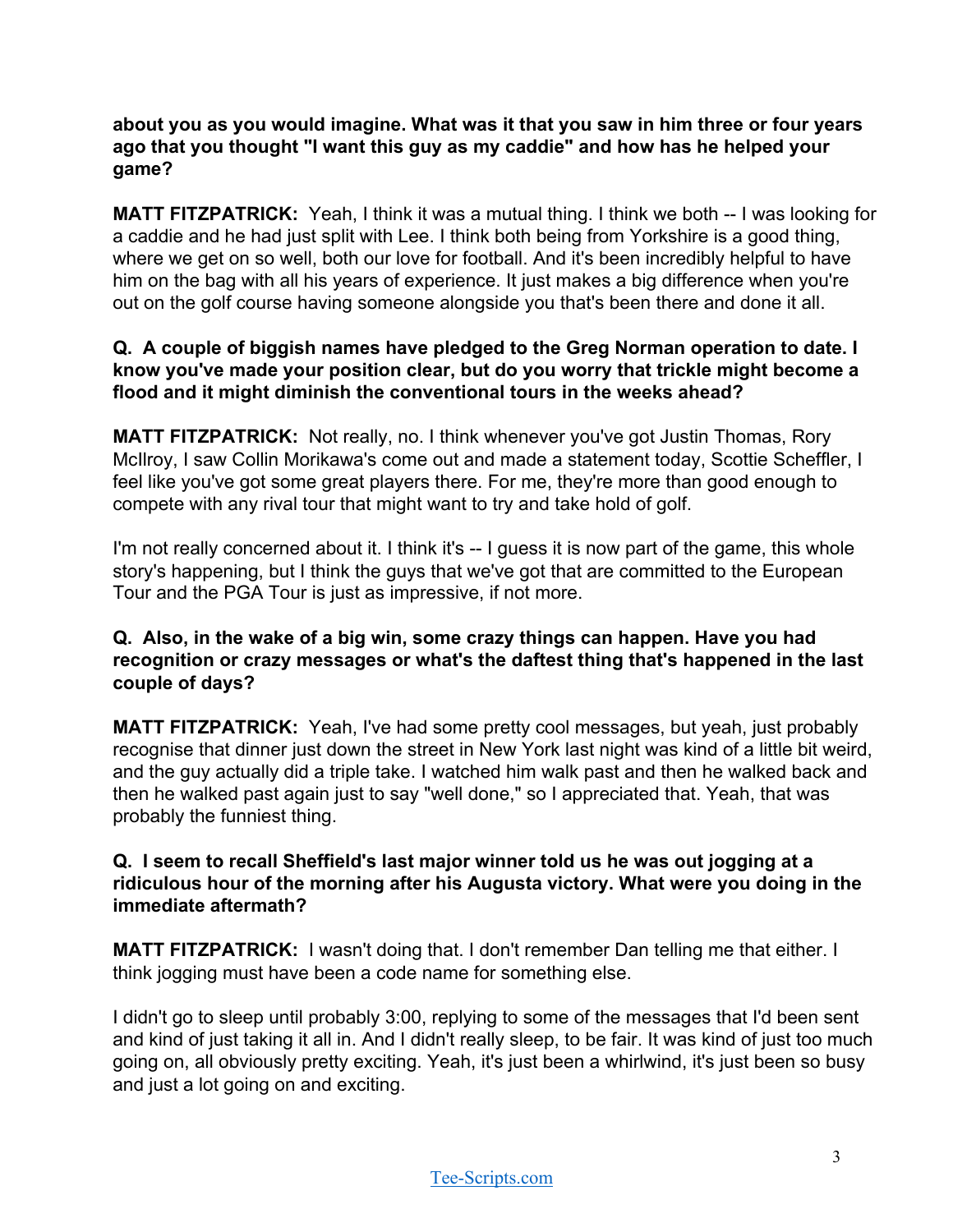## **Q. And looking at the future majors, you seem to be pretty precise about six was the number that you had set previously and you're going forward. Why six? Is there a bit of Faldo in there?**

**MATT FITZPATRICK:** Everyone's now kind of taken it that I said I want to win six majors. Yeah, of course I want to win six majors, but it was kind of a bit of a joke between me and my pals that anyone who has six majors is like part of this mythical legends group that we created. So we look at the names on who's won what and that's kind of what we created amongst ourselves, just me and my pals. Now it's out there, everyone thinks that six is what I'm going to win. I'm just trying to win one at a time and keep doing what I'm doing.

# **Q. Just quickly before I go, this won't take a second, Fitz or Fitzy?**

**MATT FITZPATRICK:** Either, either.

**Q. You're supposed to have a preference. Thanks, Matt?**

**MATT FITZPATRICK:** Thanks.

**Q. I'm sure you've managed to pick up now on how captivated people were, particularly by the dynamics of you going down the stretch with Zalatoris, and that's something that the LIV can't offer with their shotgun start. I wonder if that was a nice by-product for you that you've underlined what the PGA Tour can offer really on the final day when it comes down to the final pairings?** 

**MATT FITZPATRICK:** I think for me, traditional 72-hole stroke play is in my opinion, it brings out the best player of each week. Particularly, that's what you want to have particular to the majors. I think having 72 holes over four days, it always creates that extra tension. There's extra pressure and stress and I think it just shows who can sort of come out on top and I think that's why in my opinion it's the best format to decide the best players.

I understand why they've gone down that route with the format they have. Yeah, it's different and it's probably enjoyable and decent to watch maybe, but I think it's hard when you've got a guy finishing up on No. 2 and a guy finishing on 17 that are going to win. It definitely makes it difficult. Yeah, I think 72 regular stroke play is the way to go.

**Q. Just my last question. I read a quote that said you felt you turned to Billy on maybe the 14th when you were in the thick of it and saying that you maybe hated the tension of it all, but presumably as you plan a long-term career at the top and hopefully more majors, you're going to have to learn to love those moments, aren't you, or will you continue to hate them indefinite?**

**MATT FITZPATRICK:** No, it's a love-hate. I love hitting the shots and I love being out there. It's kind of just everything else that's around it, sleeping on the lead and trying to stay busy before your tee time, warming up knowing that what you're about to go and do, but once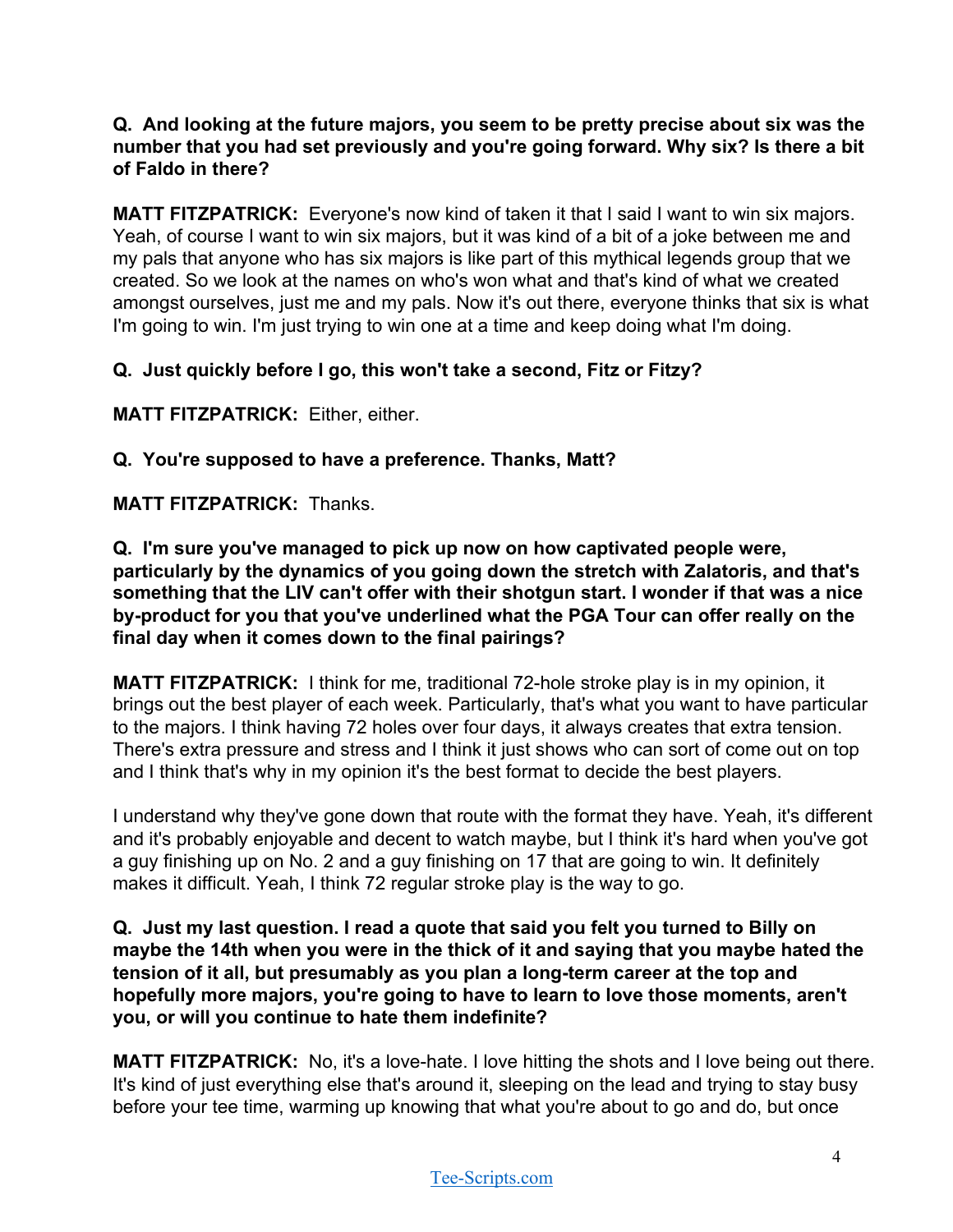you're out there, it's really you're in the thick of it. And after a couple holes you just start thinking about how to win and where to hit the ball, you're planning your way around the course and that's been the big difference is once you're part of it, it's fine.

**Q. You touched on it a couple of minutes ago, I'm sorry to bang on about this LIV series, you said the rival tour might try and take hold of golf. You've clearly positioned yourself on one side, but what's it like being in the middle of all this uncertainty of you going about your business? Has the atmosphere changed considerably? It's clearly not an unpleasant place to be in Boston for the last few days, but what has it been like for the last few weeks? Does it feel like a sport under attack?**

**MATT FITZPATRICK:** Not for me personally, it's not something really I've thought about. I know that the PGA Tour is not going anywhere, the DP World Tour is not going anywhere and I feel like that's the important thing for me is that I've got a place to play and that's where I want to play. I think, as I said, it's the tour's not going anywhere, so they'll continue and as long as they've got Tiger Woods' support and Rory's support, Justin Thomas, there'll be no issues in my opinion.

**Q. It's strong enough to stand up to this not exodus yet, but certainly some very good players seem to be leaving the tour, and the DP World Tour have got a big decision to make probably later this week ahead of the Scottish Open that you're going to be playing at.** 

**MATT FITZPATRICK:** Yeah, I guess so. That's obviously in Keith's hands and the board's hands. But for me, I know where I want to play, I want to play over here in the States on the PGA Tour and I want to play in Europe on DP World Tour. That's where my focus is going to be and just want to continue doing what I'm doing.

**Q. This is Julia with the USGA. Matt was happy to take a few questions on that subject, but we're going to focus the remainder on the U.S. Open.**

**Q. Greetings from beautiful West Yorkshire. It's beautiful here I'm sure you're pleased to know. I just wanted to, when he mentioned Danny Willett winning the Masters and we all saw Rory waiting for you on the 18th green on Sunday, just wondering if you're planning to seek any advice from those kind of guys on how to cope with life as a major champion and put up with more stupid questions from the likes of us?**

**MATT FITZPATRICK:** Yeah, I am, to be honest. I messaged Rory just saying thank you for sticking around after the round on Sunday. I mentioned that I might want to have a chat about one or two things. I'll be speaking to another couple of players that also have been in the same position as me just on what to do, maybe what not to do, what worked well for them and try and get some advice.

**Q. And a quick final one, has Alex asked you to pay the \$150 for the extra flight he**